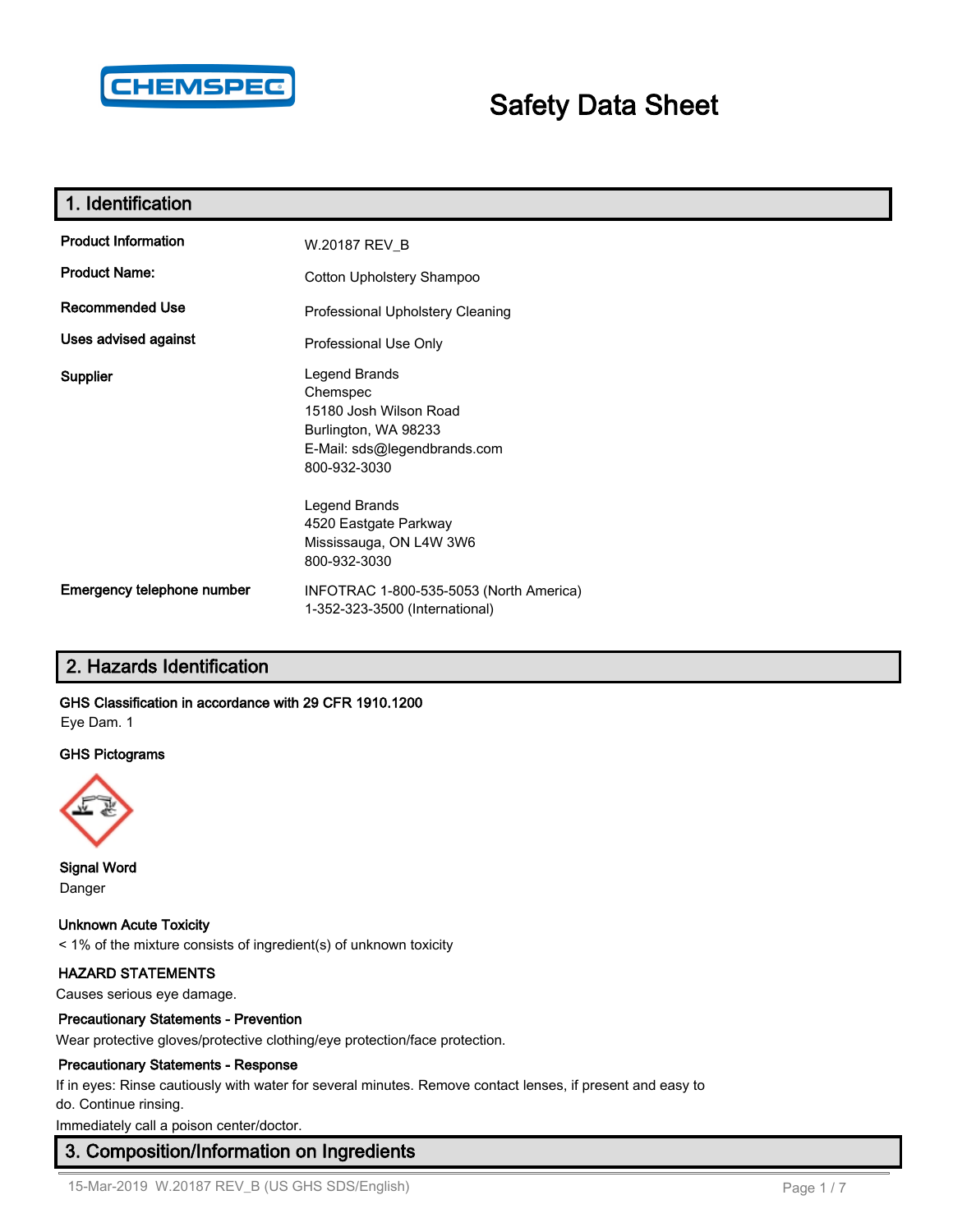| <b>Chemical Name</b>             | CAS-No.    | Wt. %       |
|----------------------------------|------------|-------------|
| SODIUM METABISULFITE             | 7681-57-4  | $10 - 25$   |
| SODIUM (C14-16) OLEFIN SULFONATE | 68439-57-6 | $2.5 - 10$  |
| Sodium carbonate                 | 497-19-8   | $1.0 - 2.5$ |

The exact percentage (concentration) of composition has been withheld as a trade secret.

# **4. First-aid Measures**

## **Description of first-aid measures**

#### **General advice**

Call a physician if irritation develops or persists.

#### **Inhalation**

Move to fresh air. If symptoms persist, call a physician. Immediate medical attention is required.

#### **Skin contact**

If skin irritation persists, call a physician. Wash off immediately with soap and plenty of water. Remove all contaminated clothes and shoes.

#### **Eye contact**

Rinse thoroughly with plenty of water for at least 15 minutes and consult a physician. Remove contact lenses, if present.

#### **Ingestion**

Do NOT induce vomiting. Never give anything by mouth to an unconscious person. Call a physician immediately. Gently wipe or rinse the inside of the mouth with water.

#### **Symptoms**

See Section 2.2, Label Elements and/or Section 11, Toxicological effects.

#### **Notes to physician**

Treat symptomatically.

# **5. Fire-fighting Measures**

## **Extinguishing media**

## **Suitable extinguishing media**

Water spray. Dry powder. Alcohol-resistant foam. Use extinguishing measures that are appropriate to local circumstances and the surrounding environment. Carbon dioxide (CO2).

## **Extinguishing media which shall not be used for safety reasons**

High volume water jet.

## **Special hazards arising from the substance or mixture**

Hazardous decomposition products formed under fire conditions.

## **Advice for firefighters**

As in any fire, wear self-contained breathing apparatus pressure-demand, MSHA/NIOSH (approved or equivalent) and full protective gear

# **6. Accidental Release Measures**

## **Personal precautions, protective equipment and emergency procedures**

## **Personal precautions**

Avoid contact with skin, eyes and clothing. Ensure adequate ventilation, especially in confined areas. Do not breathe vapors or spray mist.

## **Advice for emergency responders**

Use personal protection recommended in Section 8.

## **Environmental precautions**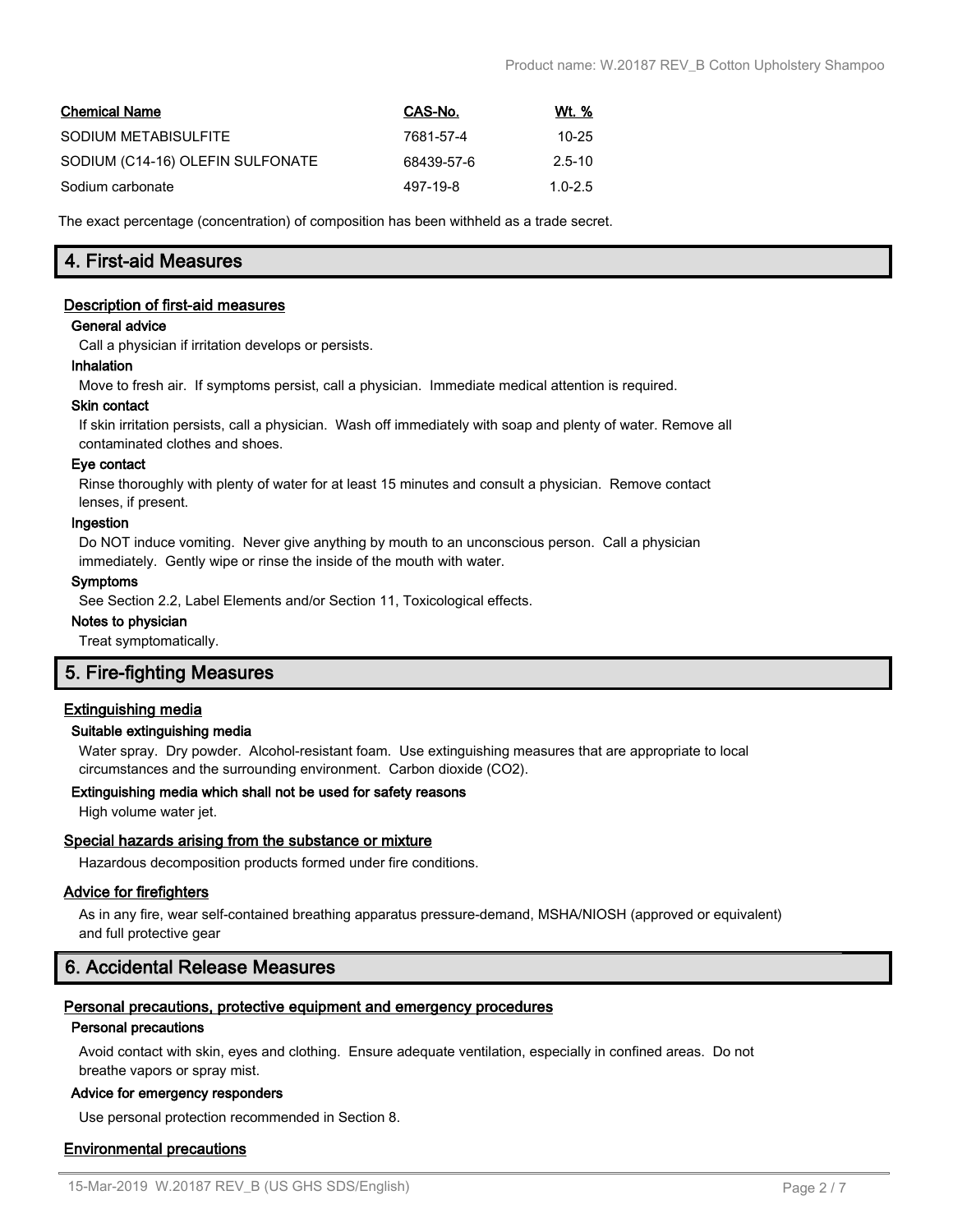Prevent further leakage or spillage if safe to do so. Do not allow material to contaminate ground water system. Prevent product from entering drains. See Section 12 for additional Ecological information.

#### **Methods and materials for containment and cleaning up**

#### **Methods for Containment**

Prevent further leakage or spillage if safe to do so. Pick up and transfer to properly labeled containers. Use personal protective equipment. Remove all sources of ignition.

#### **Methods for cleaning up**

Use personal protective equipment as required.

## **Reference to other sections**

See section 8 for more information

# **7. Handling and Storage**

## **Conditions for safe storage, including any incompatibilities**

## **Advice on safe handling**

Handle in accordance with good industrial hygiene and safety practice.

#### **Hygiene measures**

See section 7 for more information.

#### **Storage Conditions**

Keep containers tightly closed in a cool, well-ventilated place. Store in original container.

# **8. Exposure Controls/Personal Protection**

| Ingredients with Occupational Exposure Limits |                      |                       |                     |                         |
|-----------------------------------------------|----------------------|-----------------------|---------------------|-------------------------|
| <b>Chemical Name</b>                          | <b>ACGIH TLV-TWA</b> | <b>ACGIH-TLV STEL</b> | <b>OSHA PEL-TWA</b> | <b>OSHA PEL-CEILING</b> |
| SODIUM METABISULFITE                          | 5 mg/m <sup>3</sup>  | N.E.                  | N.E.                | N.E.                    |

**TLV = Threshold Limit Value TWA = Time Weighted Average PEL = Permissible Exposure Limit STEL = Short-Term Exposure Limit N.E. = Not Established**

#### **Engineering Measures**

Showers, eyewash stations, and ventilation systems.

#### **Personal protective equipment**

## **Eye/Face Protection**

Safety glasses with side-shields.

#### **Skin and body protection**

Wear suitable protective clothing.

#### **Respiratory protection**

In case of insufficient ventilation wear suitable respiratory equipment.

#### **Hygiene measures**

See section 7 for more information.

|  |  |  |  | 9. Physical and chemical properties |
|--|--|--|--|-------------------------------------|
|--|--|--|--|-------------------------------------|

|  | Information on basic physical and chemical properties |  |  |  |  |  |  |
|--|-------------------------------------------------------|--|--|--|--|--|--|
|--|-------------------------------------------------------|--|--|--|--|--|--|

| <b>Physical state</b> | Liguid         |  |
|-----------------------|----------------|--|
| Appearance            | Clear liquid   |  |
| Color                 | Yellow         |  |
| Odor                  | Floral         |  |
| <b>Odor Threshold</b> | No Information |  |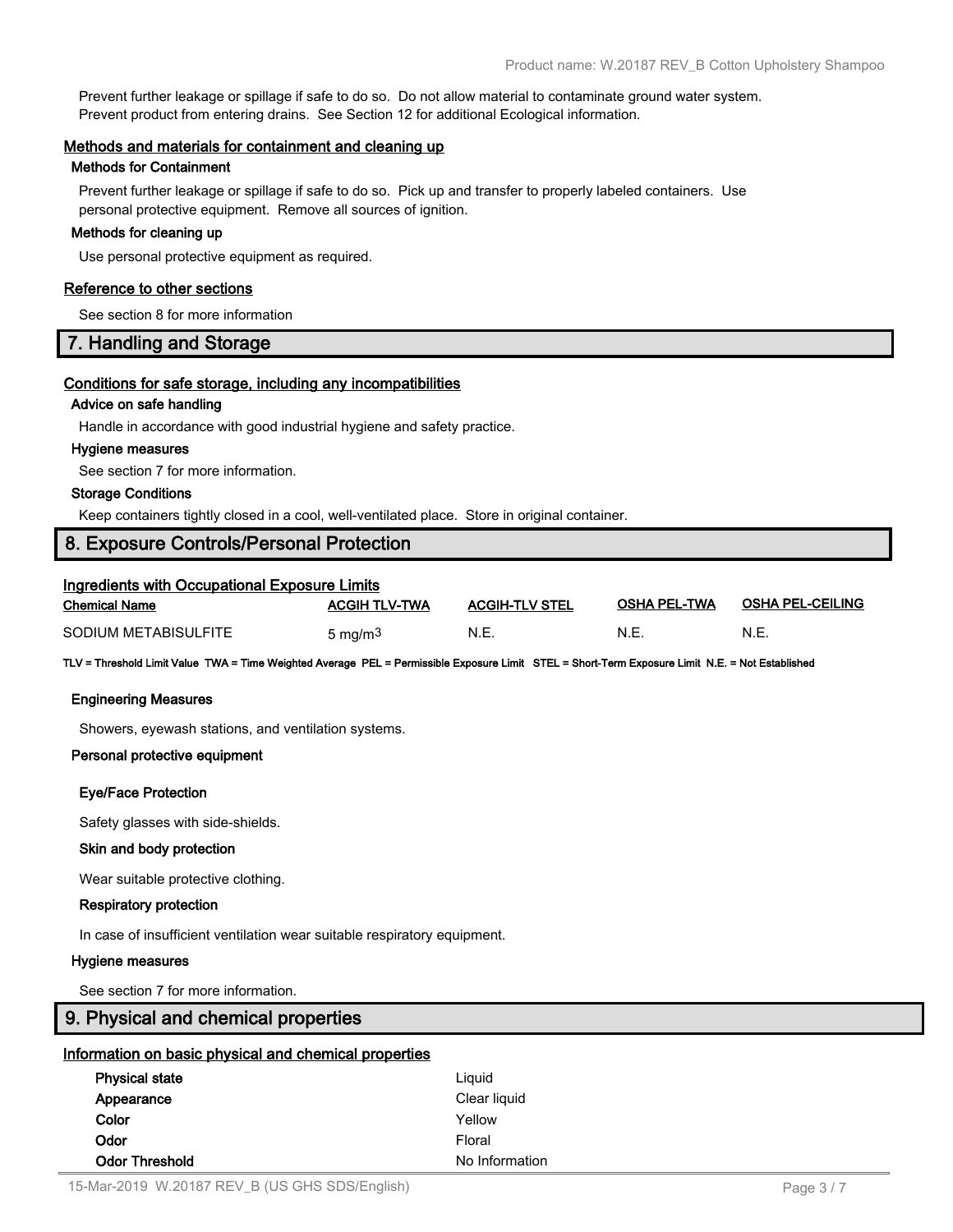| рH                                                   | 6.0                      |
|------------------------------------------------------|--------------------------|
| Melting/freezing point, $^{\circ}$ C ( $^{\circ}$ F) | No Information           |
| Flash Point, °C (°F)                                 | No Information           |
| Boiling point/boiling range, °C (°F)                 | No Information           |
| <b>Evaporation rate</b>                              | No Information Available |
| <b>Explosive properties</b>                          | No Information           |
| Vapor pressure                                       | No Information           |
| Vapor density                                        | No Information           |
| Specific Gravity (g/cm <sup>3</sup> )                | 1.158                    |
| Water solubility                                     | no data available        |
| <b>Partition coefficient</b>                         | No Information           |
| Autoignition temperature, °C                         | No Information           |
| Decomposition Temperature °C                         | No Information           |
| Viscosity, kinematic                                 | No Information           |
| Other information                                    |                          |
| Volatile organic compounds (VOC) content             | $5\%$                    |
| Density, Ib/gal                                      | No Information           |

# **10. Stability and Reactivity**

## **Reactivity**

Stable under normal conditions.

# **Chemical stability**

Stable under recommended storage conditions.

## **Possibility of hazardous reactions**

None known based on information supplied

# **Conditions to Avoid**

Direct sources of heat.

## **Incompatible Materials**

None known based on information supplied

## **Hazardous Decomposition Products**

Carbon dioxide (CO2), carbon monoxide (CO), oxides of nitrogen (NOx), dense black smoke.

# **11. Toxicological Information**

## **Information on toxicological effects**

# **Acute toxicity**

**Product Information**

No Information

# **The following values are calculated based on chapter 3.1 of the GHS document**

| ATEmix (oral) |  |  |
|---------------|--|--|
|               |  |  |

**ATEmix (oral)** 6,238.684106 mg/kg **ATEmix (dermal)** 59,929.000000 mg/kg

## **Component Information**

| CAS-No.    | <b>Chemical Name</b>             | LD50 Oral      | LD50 Dermal | <b>LC50 Inhalation</b>     |
|------------|----------------------------------|----------------|-------------|----------------------------|
| 7681-57-4  | SODIUM METABISULFITE             | 1310 mg/kg Rat | N.I.        | N.I.                       |
| 68439-57-6 | SODIUM (C14-16) OLEFIN SULFONATE | 2220 mg/kg Rat | 6300        | N.I.                       |
| 497-19-8   | Sodium carbonate                 | 4090 mg/kg Rat | 2002        | 0.8 mg/l Guinea pig (Dust) |
|            |                                  |                |             |                            |

N.I. = No Information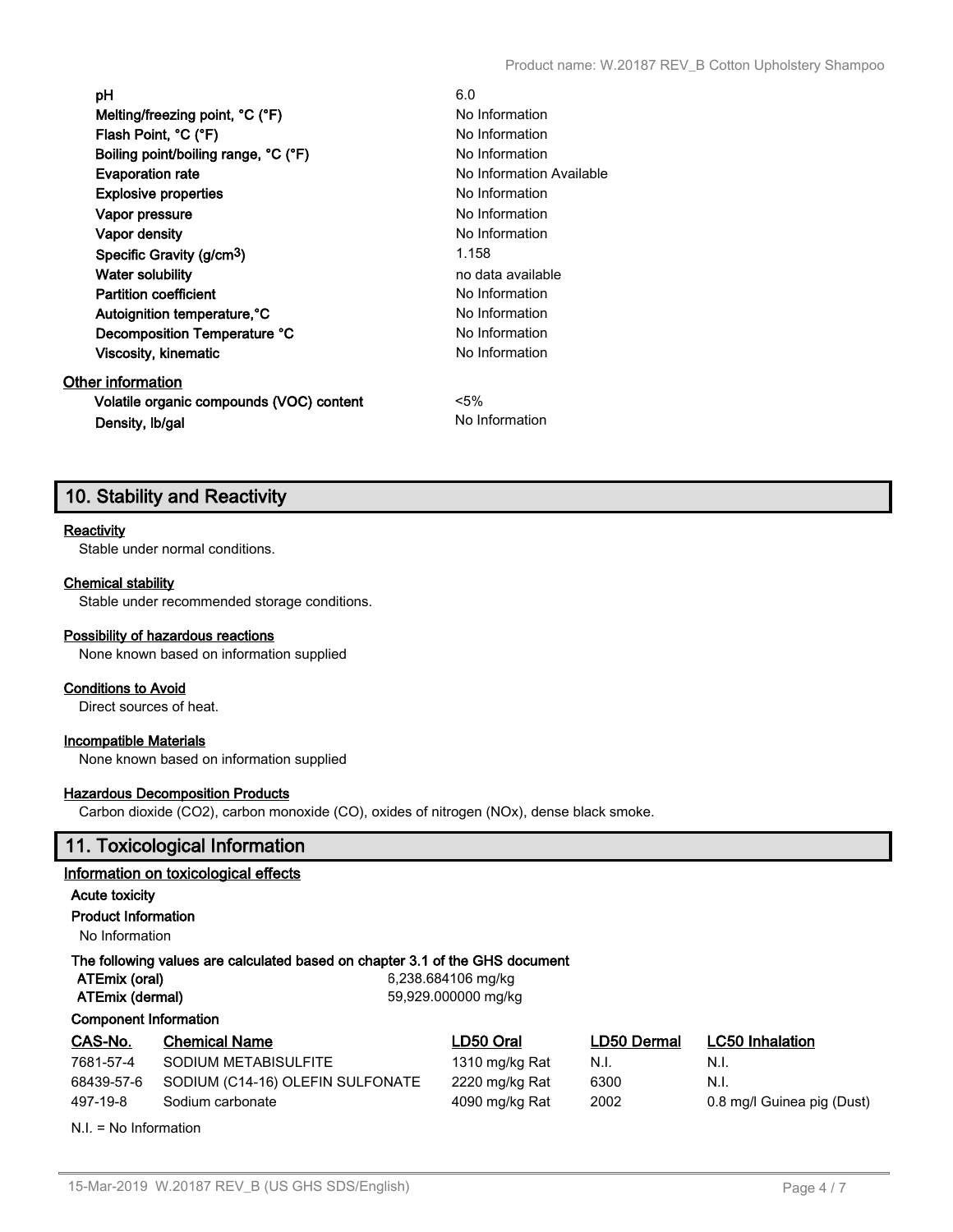# **Skin corrosion/irritation.**

SKIN IRRITANT

#### **Eye damage/irritation.**

No Information

#### **Respiratory or skin sensitization**

No Information

# **Ingestion.**

No Information

#### **Germ cell mutagenicity.**

Show this safety data sheet to the doctor in attendance. When symptoms persist or in all cases of doubt seek medical advice

#### **Carcinogenicity.**

No Information

#### **Reproductive toxicity**

No Information

# **Specific target organ systemic toxicity (single exposure).**

No Information

#### **Specific target organ systemic toxicity (repeated exposure).**

No Information

# **Aspiration hazard.**

No Information

## **Primary Route(s) of Entry**

No Information

# **12. Ecological Information**

## **Toxicity**

0.00000 % of mixture consists of components of unknown hazards to the aquatic environment.

## **Ecotoxicity effects**

| <b>Chemical Name</b>   | Toxicity to algae          | <b>Toxicity to fish</b>                                        | Toxicity to daphnia and other<br>aquatic invertebrates |
|------------------------|----------------------------|----------------------------------------------------------------|--------------------------------------------------------|
|                        | EC50 72 h Desmodesmus      |                                                                |                                                        |
| SODIUM METABISULFITE   |                            | subspicatus 48 mg/L, EC50 96 h   LC50 96 h Lepomis macrochirus |                                                        |
| 7681-57-4              | Desmodesmus subspicatus 40 | $32 \text{ mg/L}$                                              |                                                        |
|                        | mg/L                       |                                                                |                                                        |
| SODIUM (C14-16) OLEFIN |                            | LC50 96 h Brachydanio rerio 1.0                                |                                                        |
| <b>SULFONATE</b>       |                            | - 10.0 mg/L, LC50 96 h                                         |                                                        |
| 68439-57-6             |                            | Brachydanio rerio 12.2 mg/L                                    |                                                        |
| Sodium carbonate       |                            | LC50 96 h Lepomis macrochirus                                  | EC50 48 h Daphnia magna 265                            |
| 497-19-8               |                            | 300 mg/L, LC50 96 h Pimephales                                 | mq/L                                                   |
|                        |                            | promelas 310 - 1220 mg/L                                       |                                                        |

## **Persistence and degradability**

No data are available on the product itself.

## **Bioaccumulative potential**

Discharge into the environment must be avoided.

## **CAS-No. Chemical Name log POW**

7681-57-4 SODIUM METABISULFITE -3.7

# **Mobility in soil**

No information

## **Other adverse effects**

No information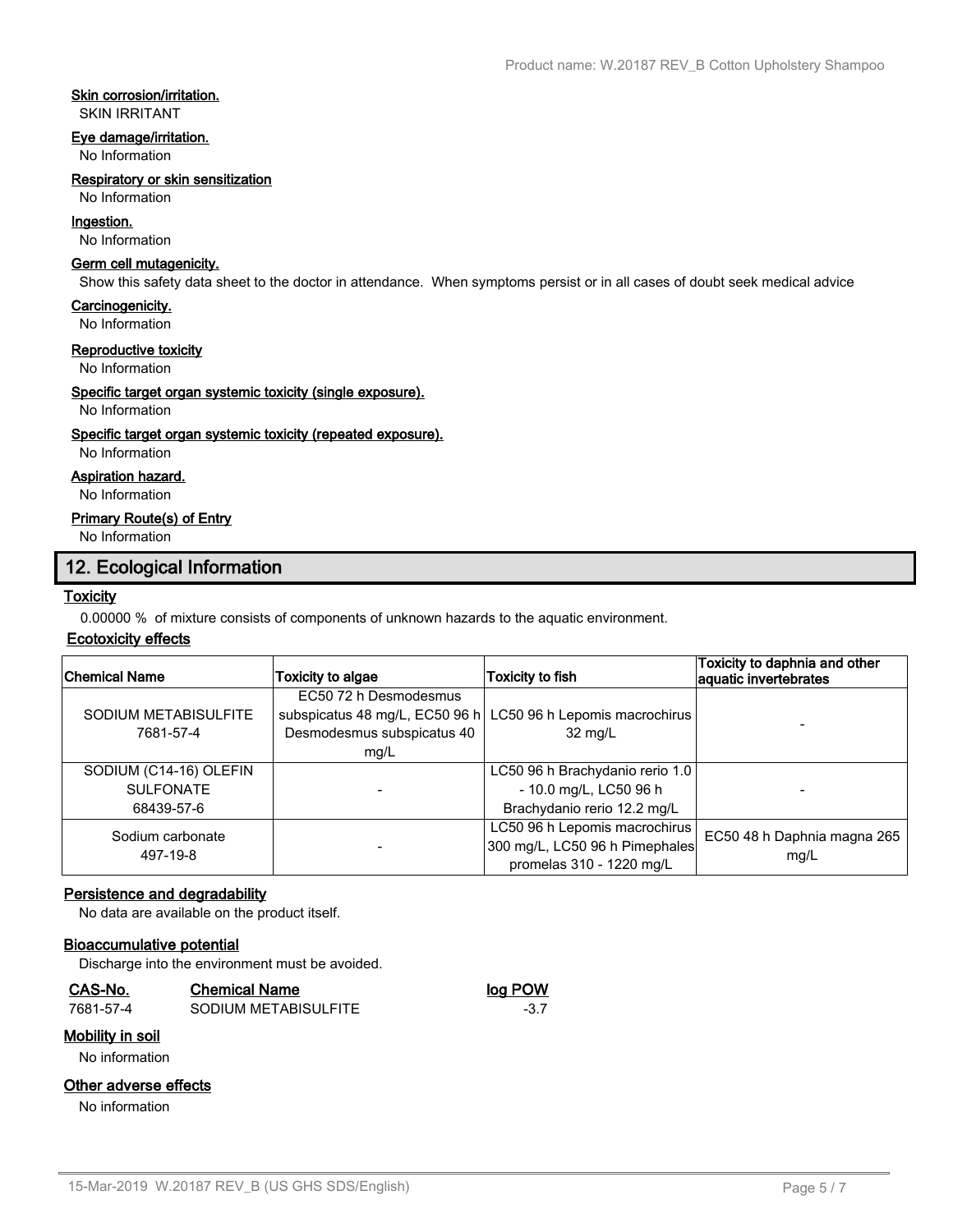# **13. Disposal Considerations**

#### **Waste Disposal Guidance**

Disposal should be in accordance with applicable regional, national and local laws and regulations. No Information

| 14. Transport Information  |                |  |
|----------------------------|----------------|--|
| <b>DOT</b>                 | No Information |  |
| <b>IMDG</b>                | No Information |  |
| <b>IATA</b>                | No Information |  |
| 15. Regulatory Information |                |  |

# **International Inventories:**

| <b>TSCA</b>          | Complies                                                          |
|----------------------|-------------------------------------------------------------------|
| <b>DSL</b>           | Complies                                                          |
| <b>EINECS/ELINCS</b> | -                                                                 |
| <b>ENCS</b>          | -                                                                 |
| <b>IECSC</b>         | -                                                                 |
| <b>KECI</b>          | -                                                                 |
| <b>PICCS</b>         |                                                                   |
| <b>AICS</b>          | Complies                                                          |
| <b>NZIoC</b>         | Complies                                                          |
|                      |                                                                   |
| <b>TSCA</b>          | United States Toxic Substances Control Act Section 8(b) Inventory |

| DSL                  | Canadian Domestic Substances List                                                                |
|----------------------|--------------------------------------------------------------------------------------------------|
| <b>EINECS/ELINCS</b> | European Inventory of Existing Chemical Substances/European List of Notified Chemical Substances |
| <b>ENCS</b>          | Japan Existing and New Chemical Substances                                                       |
| <b>IECSC</b>         | China Inventory of Existing Chemical Substances                                                  |
| <b>KECL</b>          | Korean Existing and Evaluated Chemical Substances                                                |
| <b>PICCS</b>         | Philippines Inventory of Chemicals and Chemical Substances                                       |
| <b>AICS</b>          | Australian Inventory of Chemical Substances                                                      |
| <b>NZIoC</b>         | New Zealand Inventory of Chemicals                                                               |
| <b>TCSI</b>          | Taiwan Chemical Substance Inventory                                                              |
|                      |                                                                                                  |

# **U.S. Federal Regulations:**

## **SARA SECTION 313:**

This product contains the following substances subject to the reporting requirements of Section 313 of Title III of the Superfund Amendment and Reauthorization Act of 1986 and 40 CFR part 372:

No Sara 313 components exist in this product.

# **TOXIC SUBSTANCES CONTROL ACT 12(b):**

This product contains the following chemical substances subject to the reporting requirements of TSCA 12(B) if exported from the United States:

No TSCA 12(b) components are present in this product.